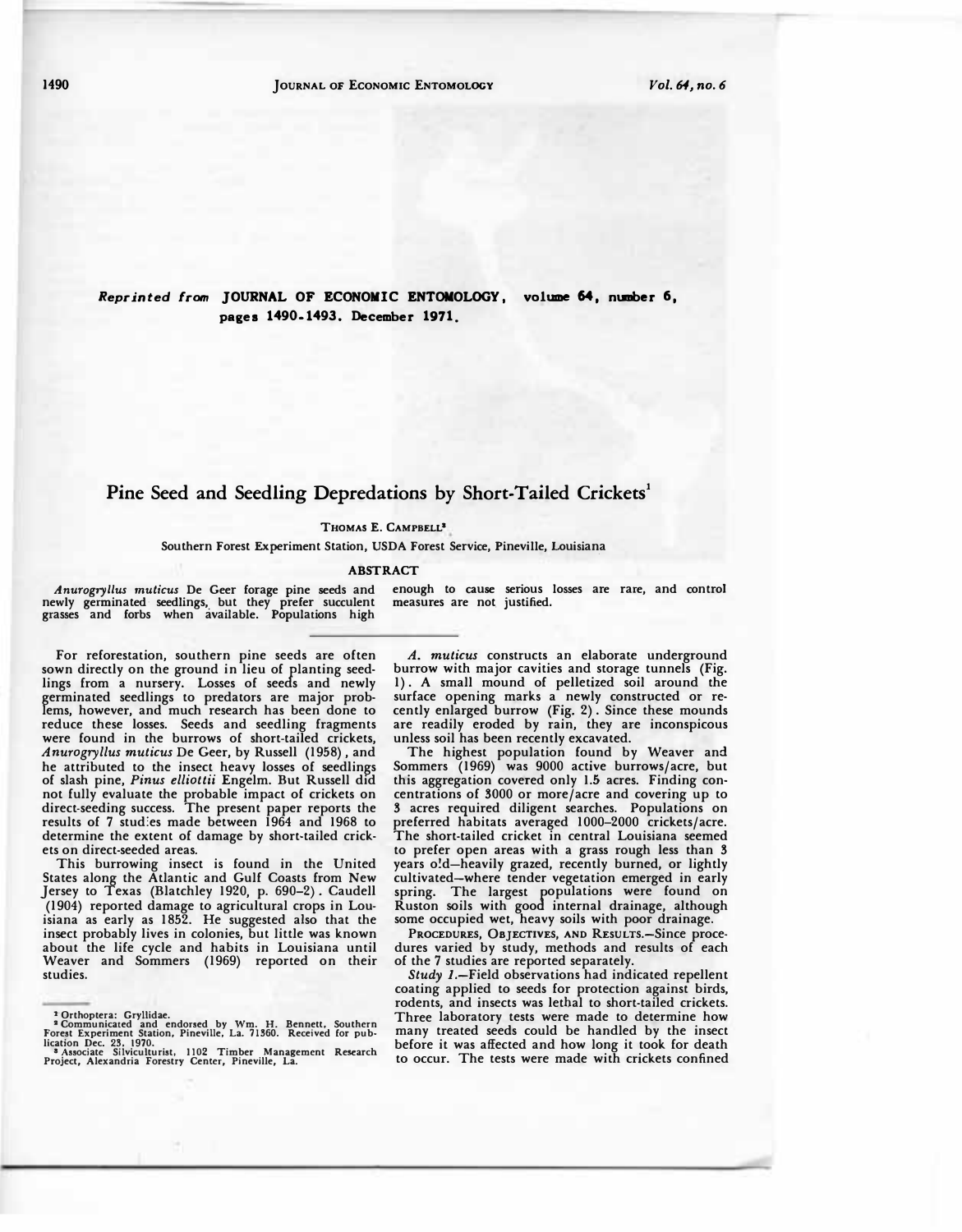

FIG. 1.-Bioplastic casting of a typical field burrow exca**vated by a mature cricket.** 

**individually in plastic containers filled with soil.**  After small burrows had been constructed by the **insects, 25 treated slash pine seeds were ·placed on**  **top of the soil. Seeds were coated with a formulation of 2 gal thiram• (Arasan 42-S), 2 lb endrin 50**  wp, and 11 fluid oz latex sticker per 100 lb dry, un**stratified seed (Derr 1963).** 

**Crickets were observed carrying seeds in their mandibles, and handling 2 or more was lethal in .24-48 hr. But each of the 38 crickets carried 2-15 seeds to its burrow before dying. Therefore, a relatively small cricket population has the potential of removing in a short time a large proportion of the seeds sown on an area.** 

*Study* **2.-Seed losses were measured for 100 days around 150 cricket burrows in the field. Surface vegetation was scraped ·away from** ½ **the burrows, and entrance holes were covered individually with**  wire cages. The cages measured  $45\times32\times20$  cm and **were made of 4-mesh hardware cloth. They excluded birds and rodents but not insects. The other ½ of the burrows were not scraped or caged. Fifteen repellent-treated seeds of loblolly pine,** *P. taeda* **L., were placed around each of the 150 burrow entrances on Feb. 27, 1964. Crickets were presumed responsible**  for all seeds that disappeared from within the en**closures. Their depredations around open burrows were ·estimated by carefully excavating 7 burrows every 2 weeks and retrieving the contents.** 

**An average of 4.88 seeds/caged burrow (32.5%) were taken in the 1st 18 days after sowing. Losses declined rapidly after that because of cricket mortal- . ity from endrin in the seed coating. In 100 days, 40.0% of the ungerminated seeds and another 3.2%**  in the form of newly germinated seedlings had dis**appeared.** 

**Excavation of 56 uncaged burrows yielded an average of only \_ 0.9 seeds and 0.7 germinat�d seedlings/** 

<sup>4</sup> This paper reports research involving pesticides. It does not<br>contain recommendations for their use, nor does it imply that the<br>uses discussed here have been registered. All uses of pesticides<br>must be registered by app



FIG. 2.-Each mound of freshly excavated soil is over an entrance into the upper cavity of a common burrow. **Note cricket on larger mound.**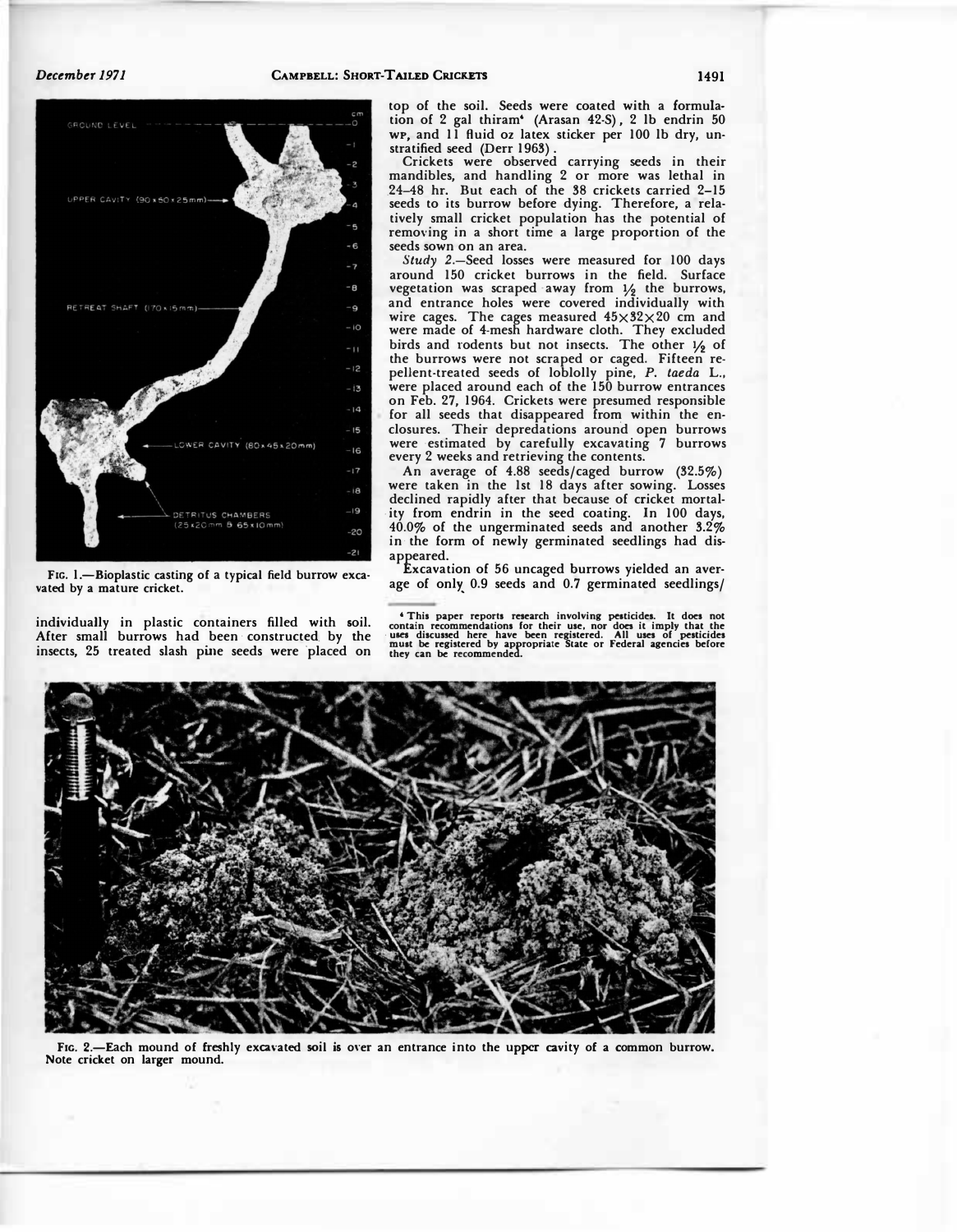**burrow. Losses would probably have been slightly greater if none of the burrows had been excavated until the end of the study.** 

*Study* **J.-This test evaluated losses of repellenttreated seeds around 38 burrows and untreated seeds around 37 burrows. Entrances were scraped and caged as in Study 2. Each burrow had 15 seeds and no alternate food. Losses were recorded for 38 days, from Apr. 9 to May 17, 1965.** 

**Four days after sowing took place, an average of 45.3% of treated seeds (6.8) and 34.7% of untreated**  seeds (5.2) had disappeared. Ten burrows with **heaviest losses of treated seeds were excavated. All 10 crickets were dead, but each had taken from 11 to 15 seeds into its burrow.** 

**Total losses at the end of the test were 79.1 % of the treated seeds and 62.7% of the untreated seeds. The remaining burrows were excavated, and nearly all missing treated seeds were recovered; 25 crickets were dead and 3 could not be found. About 8% of the untreated seeds missing from around 37 burrows could not be accounted for and probably had been eaten by the crickets. But from 8 to 13 seeds were recovered from each burrow. No mortality was · noted among crickets foraging untreated seeds.** 

*Study 4* **.-This test was similar to the 3rd one, 38 burrows with treated seeds. and 37 with untreated**  seeds, except entrances were not caged, and vegetation was left in place to provide an alternate food.<br>The pattern of seed losses was about the same as in seeds, except entrances were not caged, and vegeta-The pattern of seed losses was about the same as in **Study 3, but" overall depredations were slightly higher.**  About 83% (12.5) treated and 74% (11.1) untreated **seeds disappeared. Here too most losses occurred in the 1st 3 days. Most of the missing treated seeds were**  recovered from cricket burrows, but only about  $1/2$ the missing untreated seeds were recovered. Preda**tors other than crickets probably acounted for some**  of the losses. Thirty of the 38 crickets foraging treated seed were found dead, I was alive, and 7 were miss**ing. Only l cricket taking untreated seeds was dead. Although a few were missing, most were still living in their burrows.** 

**Study 5.-This study measured the impact of a large population of short-tailed crickets on slash pine seedling establishment by direct seeding. Ten 0.1 acre plots were situated so that each had at least 300 active burrows. Populations ranged from 312 to 897 per plot. The overall average was 589, or 5890 burrows/ acre; untreated plots averaged \_550 each. Plots were then paired by proximity (they were not contiguous) , and crickets were eradicated from 1 plot of each pair by spraying a formulation of 5 oz heptachlor** (25% **EC)** in 5 gal of water on the plot surface. **A followup treatment, one week later, was IO tbsp of carbaryl (50 WP) in 5 gal of water. This method killed the target species, but it also killed other insect**  predators of seeds and seedlings, possibly influencing **results. Plots were seeded Mar. 17, 1966, at a rate of I¼ lb (about 18,000) of repellent-treated seeds/acre. Seed losses and seedling establishment were estimated from sixteen 1-milacre subplots on each plot.** 

**Approximately 55% of the seeds, or 11.8/milacre, had disappeared by the time germination was complete. Lo55es on unsprayed plots were slightly higher than on sprayed plots (14.0 vs. 9.7), but the difference was not statistically significant at the 0.05 level. Since no burrows were excavated, the exact total**  taken by crickets is not known.

**Established seedlings were inventoried late in June,** 

**after cricket damage normally has stopped. Stocking was significantly higher (0.05 level) on treated than on untreated plots, 9060 as compared with 6710 seedlings/acre. Clipping and disappearance of seedlings accounted for 82% of the difference. While 1200**  seedlings/acre were clipped and another 720 dis**appeared on untreated plots, only 137 were clipped and 275 were missing on treated plots. Some seedlings were undoubtedly destroyed by nontarget insect species, but most of the damage was attributed to crickets. These results show that 5500 crickets/acre are detrimental to seedling establishment.** 

*Study* **6.-Seedling establishment on areas with and without crickets was compared, much as in the previous study, but instead of spraying the entire plot, crickets were eradicated by injecting an insecticide directly into the burrows. Presumably the treatment did not · affect most other insects on the plot. In addition, a poisoned-bait method of cricket control was tested, and a higher sowing rate was tried to determine if it would offset losses to cricket. The study area had an average of 5000 crickets/acre. The 4 treatments were:** 

- **1. Check-crickets undisturbed.**
- **2. Crickets killed-about 5 ml of a heptachlorwater solution was injected into every burrow on treated plots.**
- **3. Toxic bait-a chlordane-albran bait was mixed**  with treated seed on a 6:1 ratio by weight; **the mixtur� was broadcast uniformly over each treated plot.**
- **4. Increased sowing rate-crickets were undisturbed, and the sowing rate was increased by 25%.**

**The 4 treatments were installed on 0.1-acre plots in a randomized complete block with 5 replications. Plots in treatments 1, 2, and 3 were sown at a rate of 14,000 repellent-treated slash seed/acre; those for treatment 4 were sown at 18,000/acre. Results were estimated from 16 circular milacre subplots on each treatment plot. Milacres were adjusted to 14 seeds each for treatments 1, 2, and 3, and to 18 for treatment 4.** 

**Seed losses ranged from 3.0/milacre on injected plots to 5.6 on those receiving the high sowing rate. Losses on plots sown with toxic baits as well as seeds averaged 3.7, while those on the control plots averaged 4.5 seeds/milacre. Depredations from plots sown at the high rate differed significantly (0.05 level) only from those on cricket-killed plots.** 

**Initial stocking in seedlings per acre averaged 2900 on plots without crickets, 2790 where the toxic bait was used, 2370 on control plots, and 2140 where**  sowing rates were increased. Since differences between **stocking levels were not statistically significant, none of the treatments seemed justified. Seedling stocking did not reflect the differc;ntial in seeds available to germinate. For example, it is difficult to explain why**  the high sowing rate with 12,400 seeds/acre after **losses did not produce more trees than the check with 9500 seeds/acre after losses. Both treatments had about the same number of crickets on the plots.** 

*Study* **7.-The final study made a 3rd comparison**  of seedling establishment on plots with and without<br>crickets. However, instead of searching out an excrickets. However, instead of searching out an ex**tremely high population ·as in earlier studies, a site was selected with a typical population of about 1000 crickets/acre. There were 5 randomized blocks**  with 3 plots each. One plot/block was rid of crickets